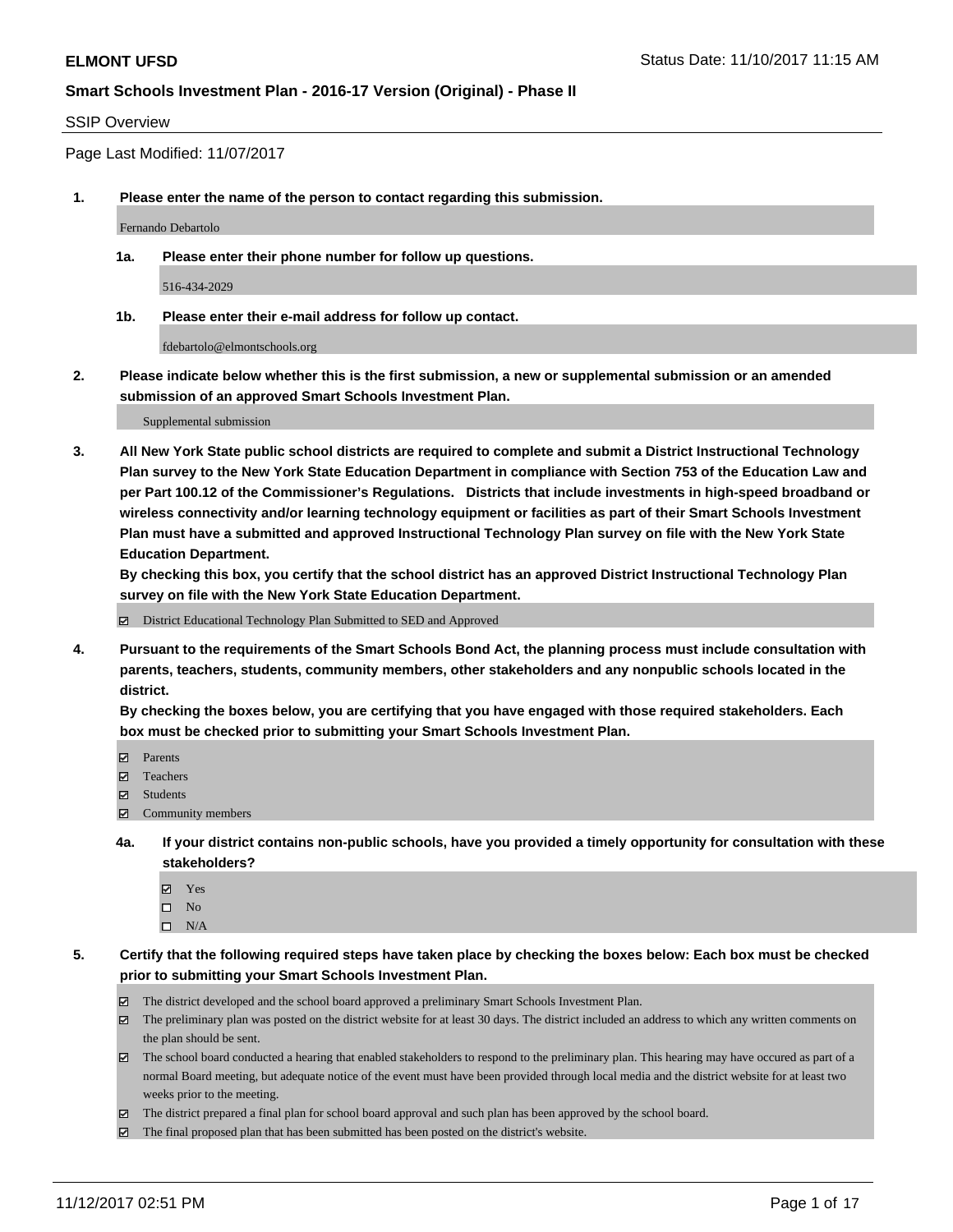SSIP Overview

Page Last Modified: 11/07/2017

**5a. Please upload the proposed Smart Schools Investment Plan (SSIP) that was posted on the district's website, along with any supporting materials. Note that this should be different than your recently submitted Educational Technology Survey. The Final SSIP, as approved by the School Board, should also be posted on the website and remain there during the course of the projects contained therein.**

SSBA Approved - Phase II.pdf

**5b. Enter the webpage address where the final Smart Schools Investment Plan is posted. The Plan should remain posted for the life of the included projects.**

https://www.elmontschools.org/Page/664

**6. Please enter an estimate of the total number of students and staff that will benefit from this Smart Schools Investment Plan based on the cumulative projects submitted to date.**

1,900

**7. An LEA/School District may partner with one or more other LEA/School Districts to form a consortium to pool Smart Schools Bond Act funds for a project that meets all other Smart School Bond Act requirements. Each school district participating in the consortium will need to file an approved Smart Schools Investment Plan for the project and submit a signed Memorandum of Understanding that sets forth the details of the consortium including the roles of each respective district.**

 $\Box$  The district plans to participate in a consortium to partner with other school district(s) to implement a Smart Schools project.

**8. Please enter the name and 6-digit SED Code for each LEA/School District participating in the Consortium.**

| <b>Partner LEA/District</b> | <b>ISED BEDS Code</b> |
|-----------------------------|-----------------------|
| (No Response)               | (No Response)         |

**9. Please upload a signed Memorandum of Understanding with all of the participating Consortium partners.**

(No Response)

**10. Your district's Smart Schools Bond Act Allocation is:**

\$2,267,378

**11. Enter the budget sub-allocations by category that you are submitting for approval at this time. If you are not budgeting SSBA funds for a category, please enter 0 (zero.) If the value entered is \$0, you will not be required to complete that survey question.**

|                                       | Sub-        |
|---------------------------------------|-------------|
|                                       | Allocations |
| <b>School Connectivity</b>            | 49,575      |
| Connectivity Projects for Communities | $\mathbf 0$ |
| <b>Classroom Technology</b>           | 1,492,318   |
| Pre-Kindergarten Classrooms           | 0           |
| Replace Transportable Classrooms      | 0           |
| <b>High-Tech Security Features</b>    | 0           |
| Totals:                               | 1,541,893   |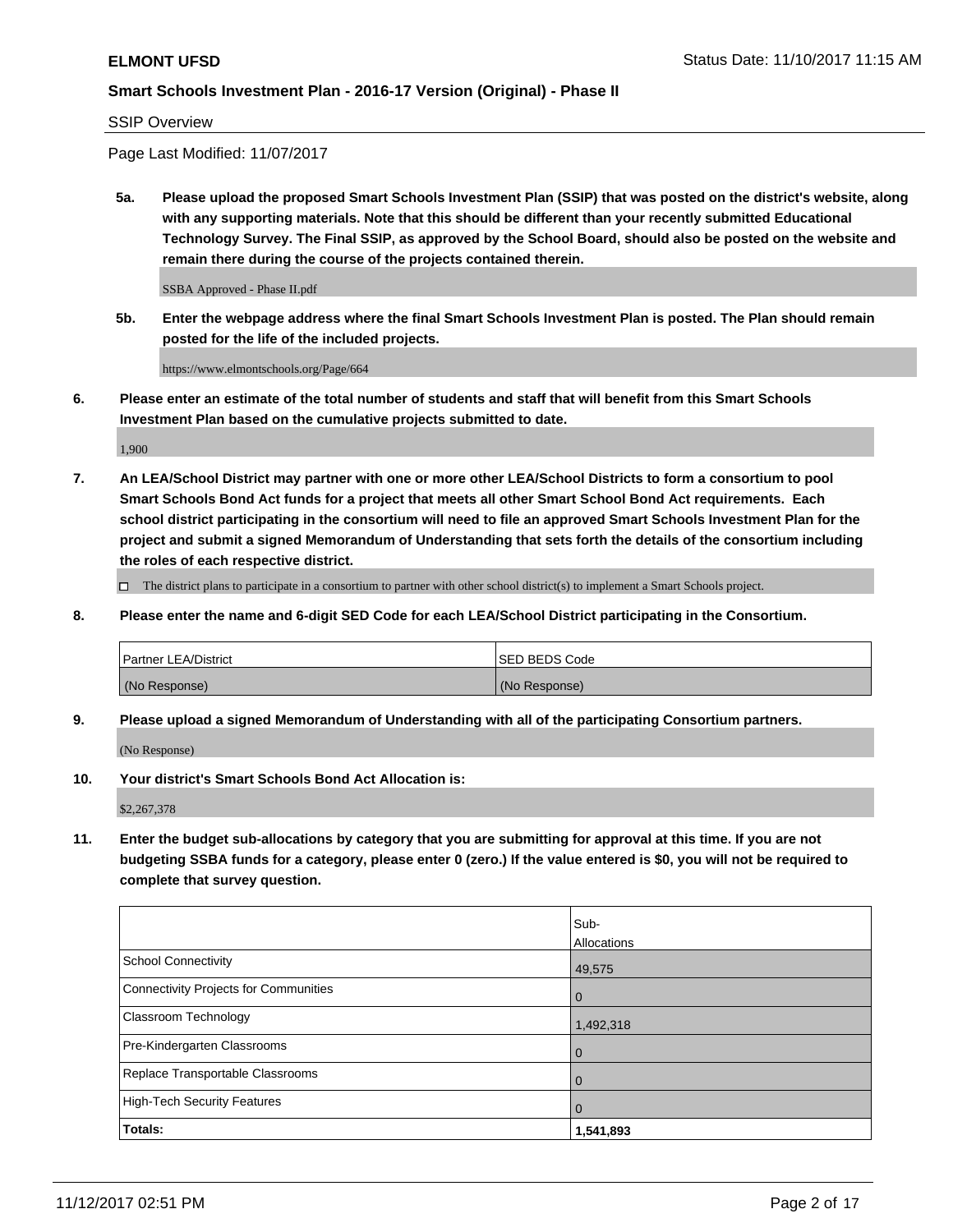#### School Connectivity

Page Last Modified: 09/27/2017

- **1. In order for students and faculty to receive the maximum benefit from the technology made available under the Smart Schools Bond Act, their school buildings must possess sufficient connectivity infrastructure to ensure that devices can be used during the school day. Smart Schools Investment Plans must demonstrate that:**
	- **sufficient infrastructure that meets the Federal Communications Commission's 100 Mbps per 1,000 students standard currently exists in the buildings where new devices will be deployed, or**
	- **is a planned use of a portion of Smart Schools Bond Act funds, or**
	- **is under development through another funding source.**

**Smart Schools Bond Act funds used for technology infrastructure or classroom technology investments must increase the number of school buildings that meet or exceed the minimum speed standard of 100 Mbps per 1,000 students and staff within 12 months. This standard may be met on either a contracted 24/7 firm service or a "burstable" capability. If the standard is met under the burstable criteria, it must be:**

**1. Specifically codified in a service contract with a provider, and**

**2. Guaranteed to be available to all students and devices as needed, particularly during periods of high demand, such as computer-based testing (CBT) periods.**

### **Please describe how your district already meets or is planning to meet this standard within 12 months of plan submission.**

The district receives its Internet bandwidth from Nassau BOCES. The Elmont School District is committed to ensure that our students and staff will be able to successfully access online curriculum through our mobile device initiative. To this extent, as of February 2017, the district has enhanced its Internet bandwidth with Nassau BOCES by quadrupling our internet speed from 100 Mbps to 400 Mgps. By raising our bandwith to 400 Mgps, we have met the FCC guideline of 100 Mgps per 1,000 students.

## **1a. If a district believes that it will be impossible to meet this standard within 12 months, it may apply for a waiver of this requirement, as described on the Smart Schools website. The waiver must be filed and approved by SED prior to submitting this survey.**

By checking this box, you are certifying that the school district has an approved waiver of this requirement on file with the New York State Education Department.

#### **2. Connectivity Speed Calculator (Required)**

|                         | l Number of<br>Students | Multiply by<br>100 Kbps | Divide by 1000 Current Speed<br>to Convert to<br>Required<br>Speed in Mb | lin Mb | <b>Expected</b><br>Speed to be<br>Attained Within Required<br>12 Months | <b>Expected Date</b><br>When<br>Speed Will be<br><b>Met</b> |
|-------------------------|-------------------------|-------------------------|--------------------------------------------------------------------------|--------|-------------------------------------------------------------------------|-------------------------------------------------------------|
| <b>Calculated Speed</b> | 3.700                   | 370,000                 | 370                                                                      | 400    | 400                                                                     | <b>NOW</b>                                                  |

### **3. Describe how you intend to use Smart Schools Bond Act funds for high-speed broadband and/or wireless connectivity projects in school buildings.**

For this "Phase II" roll-out of the district's mobile device initiative, we intend to use SSBA funds to purchase and install a high-speed Wireless Access Point (WAP) in every classroom in grades 4-6. We will purchase 75 WAPs to cover approximately 25 sections, across the three grade levels.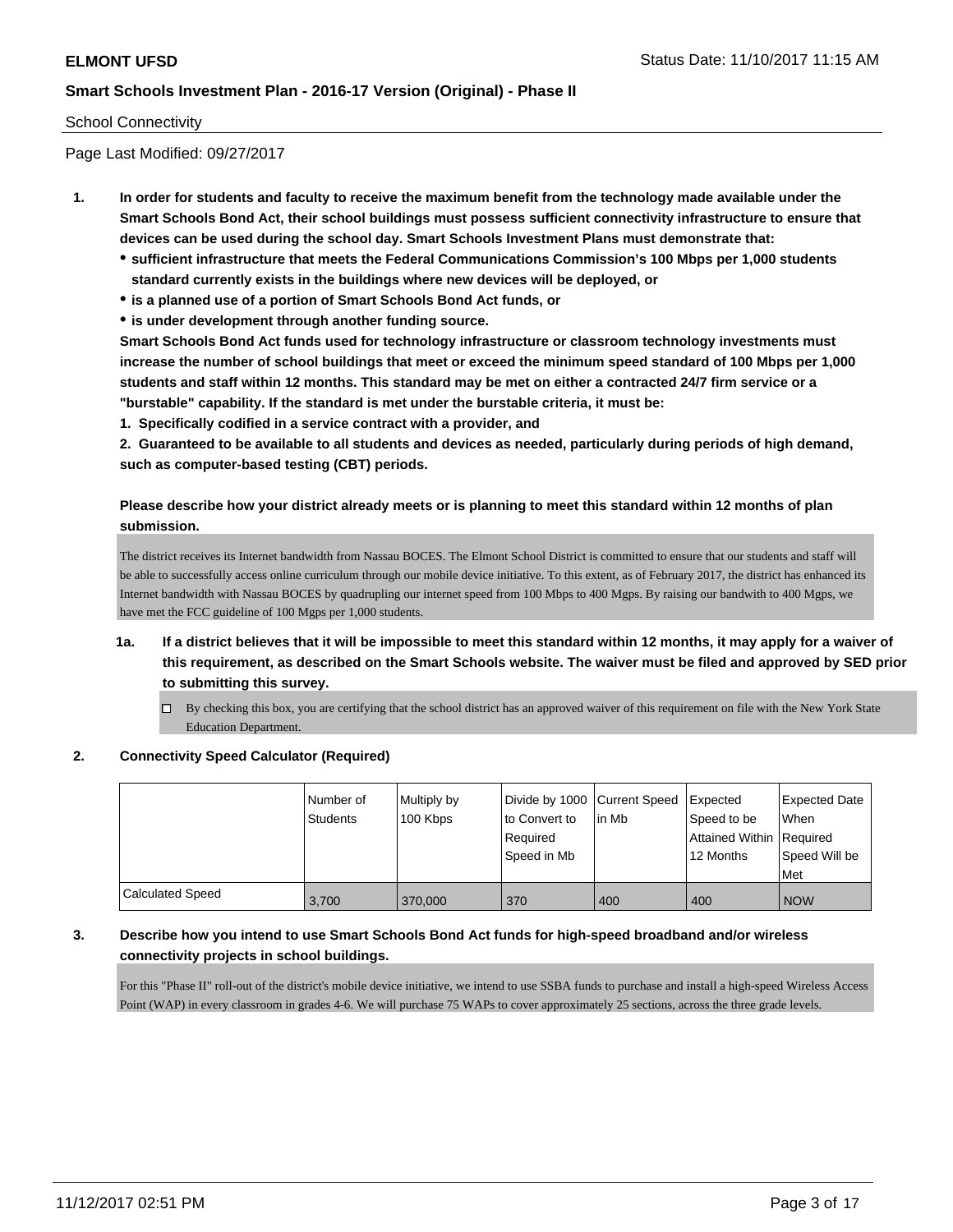#### School Connectivity

Page Last Modified: 09/27/2017

**4. Describe the linkage between the district's District Instructional Technology Plan and the proposed projects. (There should be a link between your response to this question and your response to Question 1 in Part E. Curriculum and Instruction "What are the district's plans to use digital connectivity and technology to improve teaching and learning?)**

The Elmont School District is committed to providing technology learning opportunities that foster academic excellence and provides cutting-edge technologies and resources to our staff and students. Our current technology plan outlines how we intend to use SSBA funds to acquire, purchase, install and implement wireless and mobile device technology throughout our District. The plan prioritizes future technology needs in order to maintain and enhance the educational environment that is supported, strengthened and enriched by the implementation of mobile device technology and the individualized learning approach.

**5. If the district wishes to have students and staff access the Internet from wireless devices within the school building, or in close proximity to it, it must first ensure that it has a robust Wi-Fi network in place that has sufficient bandwidth to meet user demand.**

**Please describe how you have quantified this demand and how you plan to meet this demand.**

The district plans to purchase the necessary equipment, both hardware and network equipment, to enhance and improve our wireless access environment. Through the utilization of SSBA funds, the district will purchase 75 Wireless Access Points, that will be outfitted and configured in each classroom in grades 4 through 6. This will ensure that all classes in these grades are properly connected and have sufficient bandwidth capability to provide high-speed Internet access for the iPads being utilized in the classroom.

**6. As indicated on Page 5 of the guidance, the Office of Facilities Planning will have to conduct a preliminary review of all capital projects, including connectivity projects.**

**Please indicate on a separate row each project number given to you by the Office of Facilities Planning.**

| Project Number        |  |
|-----------------------|--|
|                       |  |
| 28-02-16-02-7-999-BA2 |  |

**7. Certain high-tech security and connectivity infrastructure projects may be eligible for an expedited review process as determined by the Office of Facilities Planning.**

**Was your project deemed eligible for streamlined review?**

Yes

**7a. Districts that choose the Streamlined Review Process will be required to certify that they have reviewed all installations with their licensed architect or engineer of record and provide that person's name and license number. The licensed professional must review the products and proposed method of installation prior to implementation and review the work during and after completion in order to affirm that the work was codecompliant, if requested.**

I certify that I have reviewed all installations with a licensed architect or engineer of record.

**8. Include the name and license number of the architect or engineer of record.**

| Name                | License Number |
|---------------------|----------------|
| Saverio J. Belfiore | 33063          |

**9. If you are submitting an allocation for School Connectivity complete this table. Note that the calculated Total at the bottom of the table must equal the Total allocation for this category that you entered in the SSIP Overview overall budget.**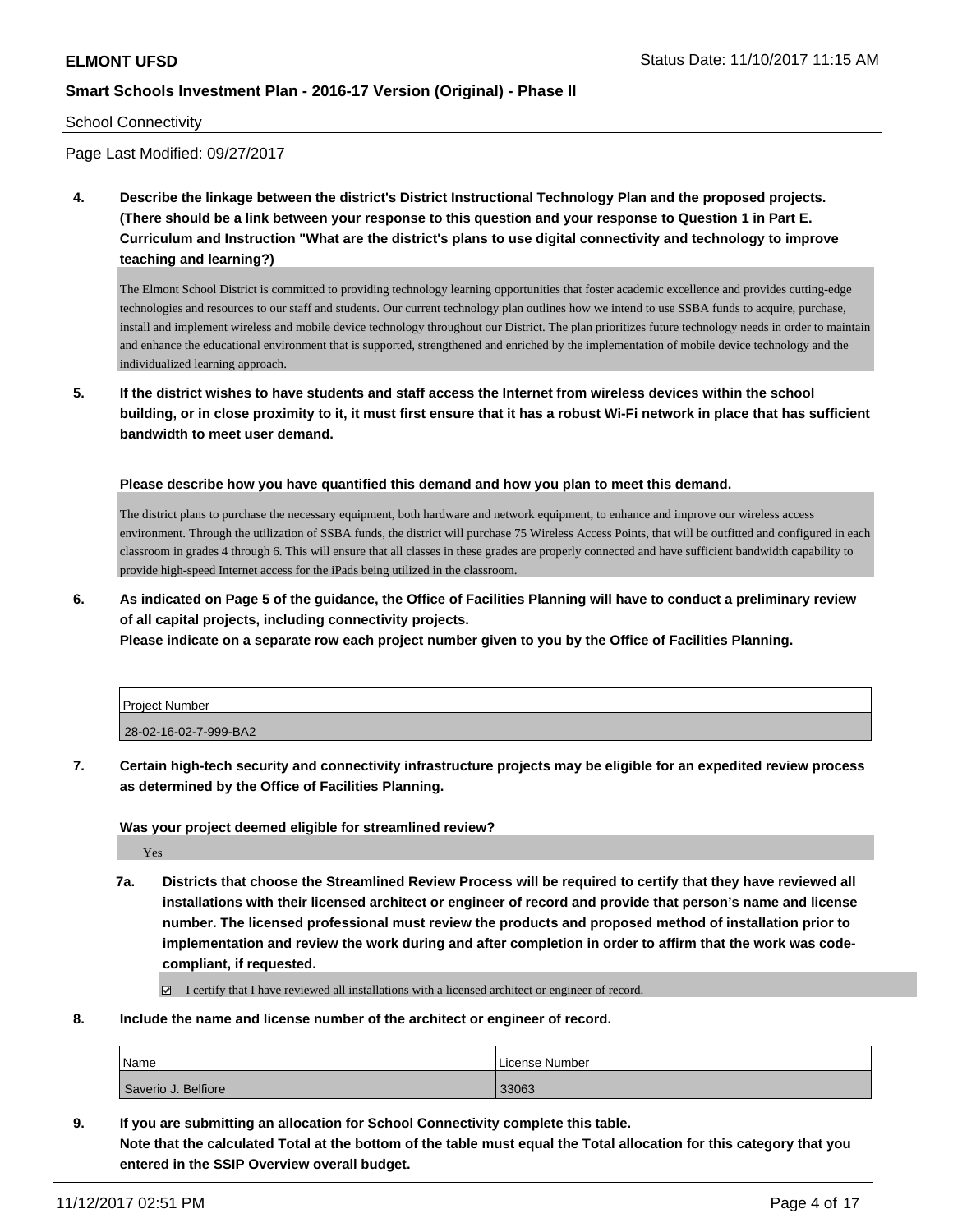School Connectivity

Page Last Modified: 09/27/2017

|                                            | Sub-          |
|--------------------------------------------|---------------|
|                                            | Allocation    |
| Network/Access Costs                       | 49,575        |
| <b>Outside Plant Costs</b>                 | (No Response) |
| School Internal Connections and Components | (No Response) |
| <b>Professional Services</b>               | (No Response) |
| Testing                                    | (No Response) |
| <b>Other Upfront Costs</b>                 | (No Response) |
| <b>Other Costs</b>                         | (No Response) |
| Totals:                                    | 49,575        |

**10. Please detail the type, quantity, per unit cost and total cost of the eligible items under each sub-category. This is especially important for any expenditures listed under the "Other" category. All expenditures must be eligible for tax-exempt financing to be reimbursed through the SSBA. Sufficient detail must be provided so that we can verify this is the case. If you have any questions, please contact us directly through smartschools@nysed.gov. NOTE: Wireless Access Points should be included in this category, not under Classroom Educational Technology, except those that will be loaned/purchased for nonpublic schools.**

| Select the allowable expenditure | Item to be purchased           | Quantity | Cost per Item | <b>Total Cost</b> |
|----------------------------------|--------------------------------|----------|---------------|-------------------|
| ∣type.                           |                                |          |               |                   |
| Repeat to add another item under |                                |          |               |                   |
| each type.                       |                                |          |               |                   |
| Network/Access Costs             | Aruba AP 315 Dual Access Point | 75       | 661           | 49.575            |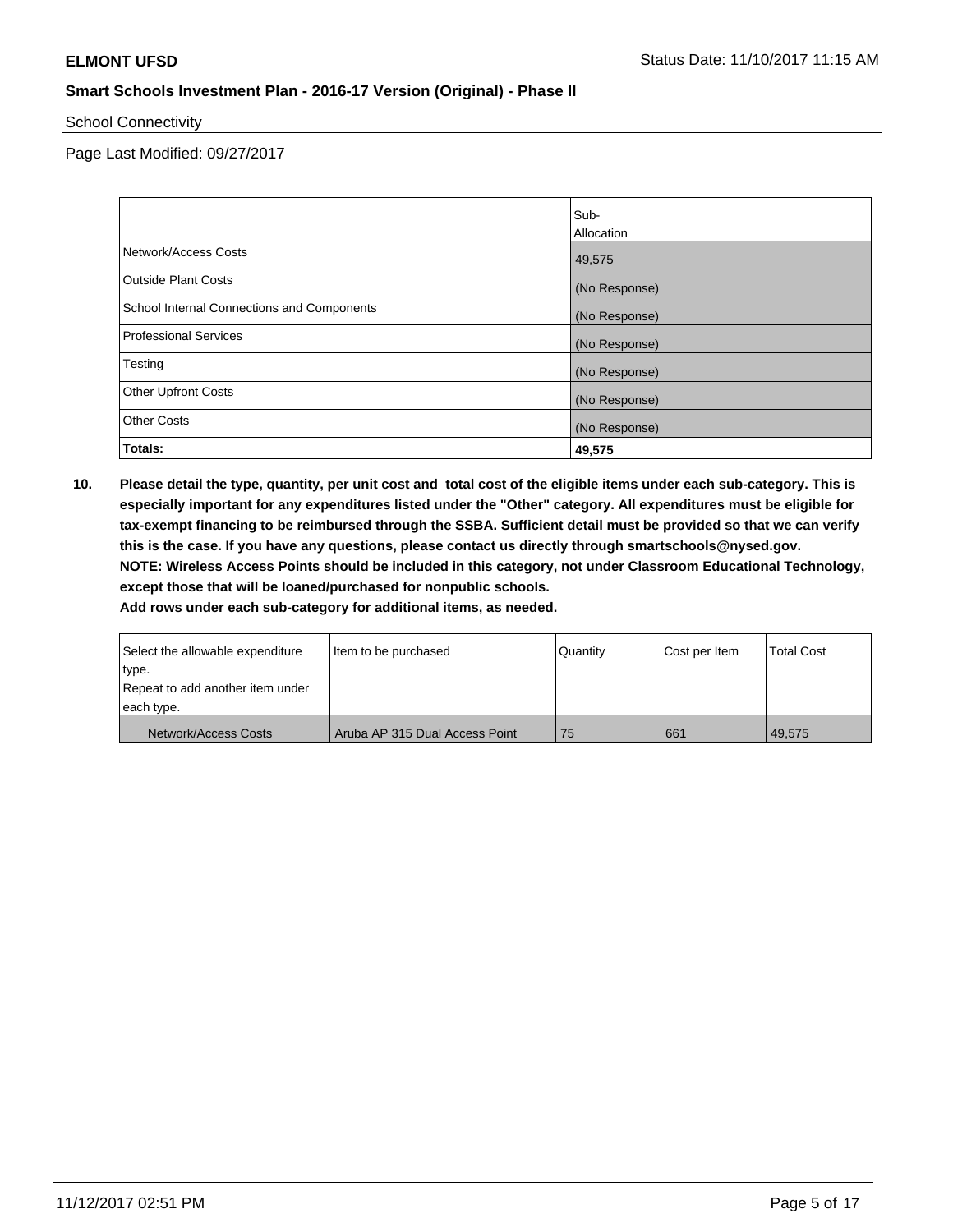Community Connectivity (Broadband and Wireless)

Page Last Modified: 07/18/2017

**1. Describe how you intend to use Smart Schools Bond Act funds for high-speed broadband and/or wireless connectivity projects in the community.**

 $\rm N/A$ 

**2. Please describe how the proposed project(s) will promote student achievement and increase student and/or staff access to the Internet in a manner that enhances student learning and/or instruction outside of the school day and/or school building.**

 $\rm N/A$ 

**3. Community connectivity projects must comply with all the necessary local building codes and regulations (building and related permits are not required prior to plan submission).**

 $\Box$  I certify that we will comply with all the necessary local building codes and regulations.

**4. Please describe the physical location of the proposed investment.**

N/A

**5. Please provide the initial list of partners participating in the Community Connectivity Broadband Project, along with their Federal Tax Identification (Employer Identification) number.**

| <b>Project Partners</b> | l Federal ID # |
|-------------------------|----------------|
| (No Response)           | (No Response)  |

**6. If you are submitting an allocation for Community Connectivity, complete this table. Note that the calculated Total at the bottom of the table must equal the Total allocation for this category that you entered in the SSIP Overview overall budget.**

|                                    | Sub-Allocation |
|------------------------------------|----------------|
| Network/Access Costs               | (No Response)  |
| <b>Outside Plant Costs</b>         | (No Response)  |
| <b>Tower Costs</b>                 | (No Response)  |
| <b>Customer Premises Equipment</b> | (No Response)  |
| <b>Professional Services</b>       | (No Response)  |
| Testing                            | (No Response)  |
| <b>Other Upfront Costs</b>         | (No Response)  |
| <b>Other Costs</b>                 | (No Response)  |
| Totals:                            | 0              |

**7. Please detail the type, quantity, per unit cost and total cost of the eligible items under each sub-category. This is especially important for any expenditures listed under the "Other" category. All expenditures must be capital-bond eligible to be reimbursed through the SSBA. If you have any questions, please contact us directly through smartschools@nysed.gov.**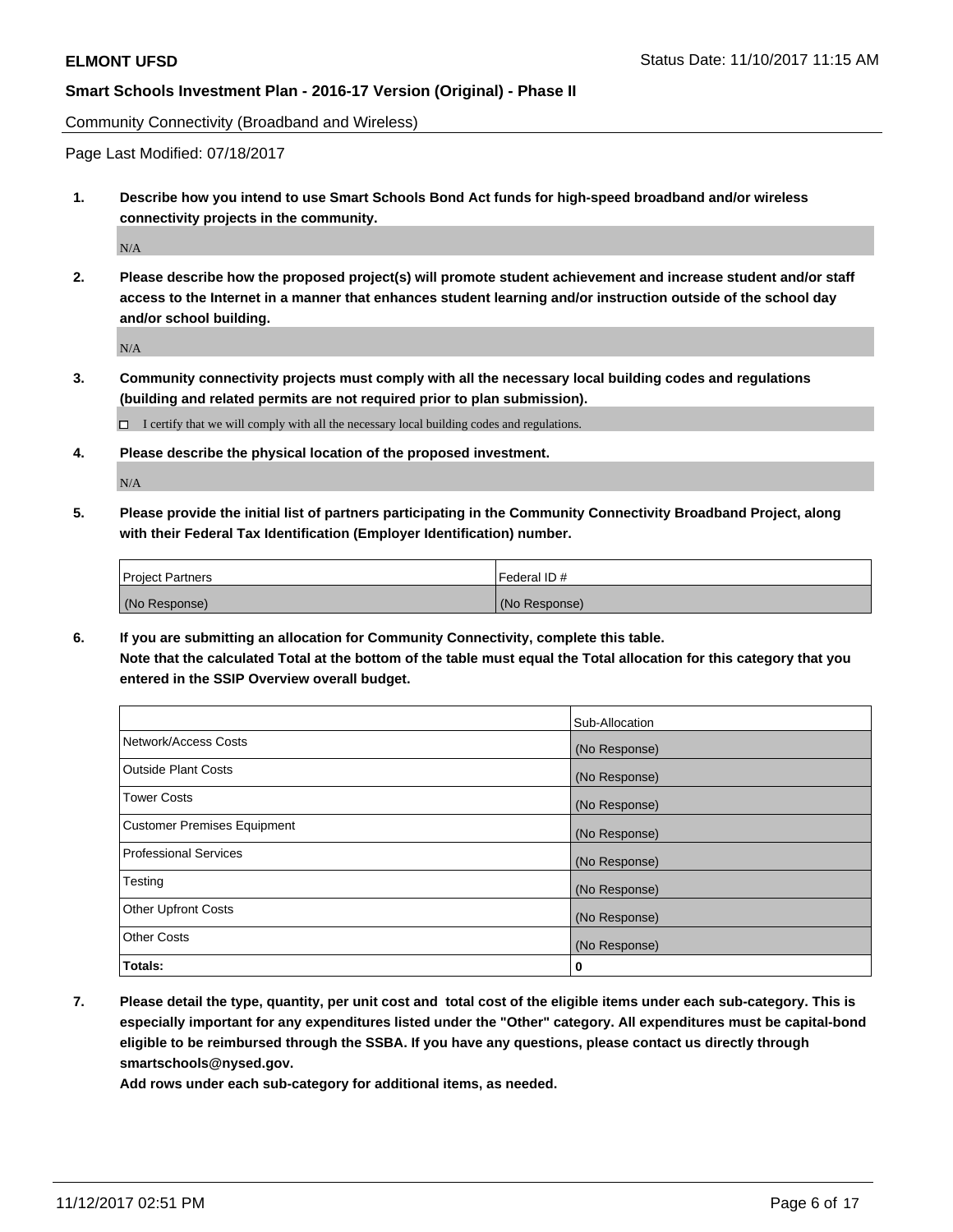Community Connectivity (Broadband and Wireless)

Page Last Modified: 07/18/2017

| Select the allowable expenditure<br>type.<br>Repeat to add another item under | Item to be purchased | Quantity      | Cost per Item | <b>Total Cost</b> |
|-------------------------------------------------------------------------------|----------------------|---------------|---------------|-------------------|
| each type.                                                                    |                      |               |               |                   |
| (No Response)                                                                 | (No Response)        | (No Response) | (No Response) | (No Response)     |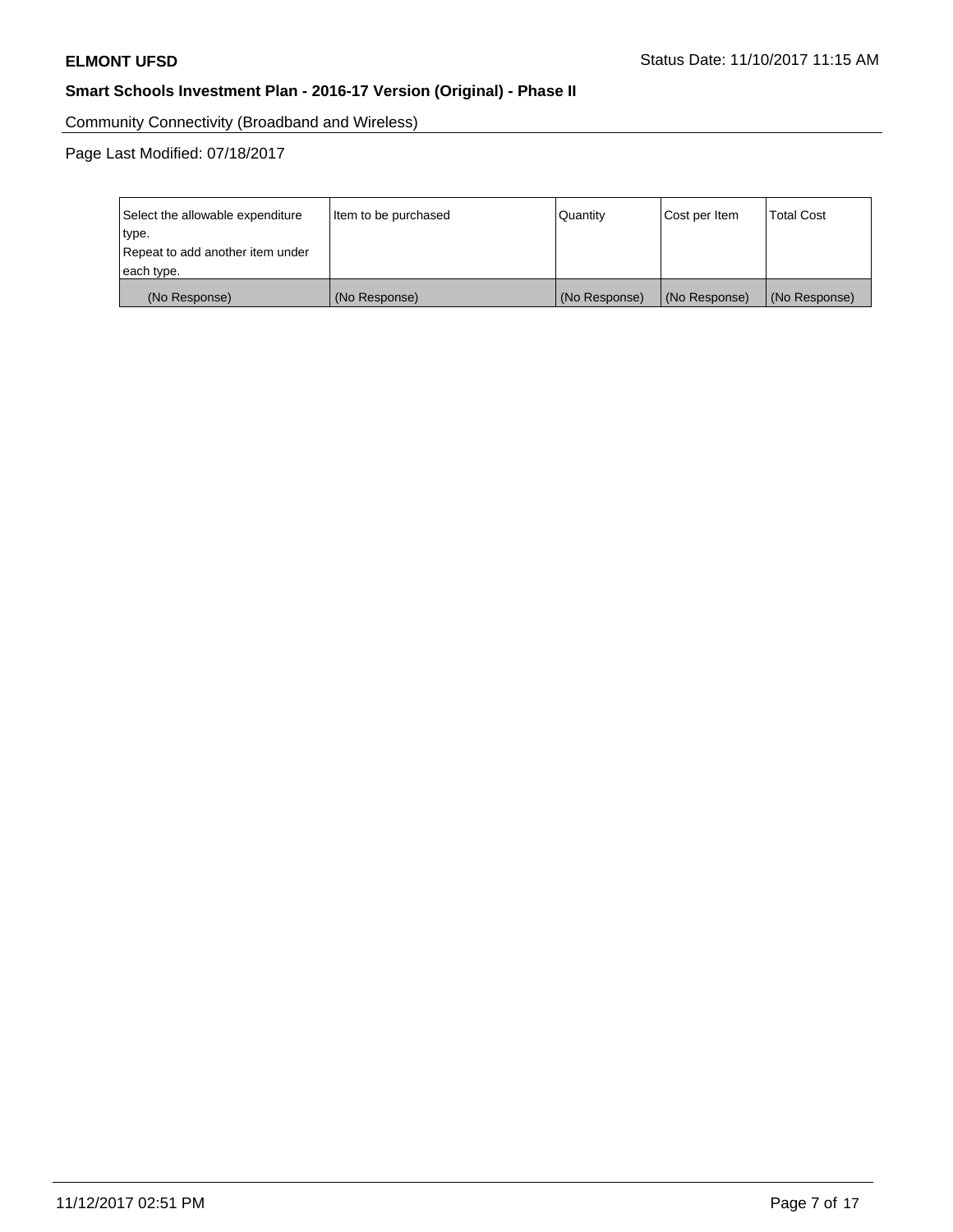#### Classroom Learning Technology

Page Last Modified: 11/06/2017

**1. In order for students and faculty to receive the maximum benefit from the technology made available under the Smart Schools Bond Act, their school buildings must possess sufficient connectivity infrastructure to ensure that devices can be used during the school day. Smart Schools Investment Plans must demonstrate that sufficient infrastructure that meets the Federal Communications Commission's 100 Mbps per 1,000 students standard currently exists in the buildings where new devices will be deployed, or is a planned use of a portion of Smart Schools Bond Act funds, or is under development through another funding source.**

**Smart Schools Bond Act funds used for technology infrastructure or classroom technology investments must increase the number of school buildings that meet or exceed the minimum speed standard of 100 Mbps per 1,000 students and staff within 12 months. This standard may be met on either a contracted 24/7 firm service or a "burstable" capability. If the standard is met under the burstable criteria, it must be:**

**1. Specifically codified in a service contract with a provider, and**

**2. Guaranteed to be available to all students and devices as needed, particularly during periods of high demand, such as computer-based testing (CBT) periods.**

**Please describe how your district already meets or is planning to meet this standard within 12 months of plan submission.**

The district receives its Internet bandwidth from Nassau BOCES. The Elmont School District is committed to ensure that our students and staff will be able to successfully access online curriculum through our mobile device initiative. To this extent, as of February 2017, the district has enhanced its Internet bandwidth with Nassau BOCES by quadrupling our internet speed from 100 Mbps to 400 Mgps. By raising our bandwith to 400 Mgps, we have met the FCC guideline of 100 Mgps per 1,000 students.

- **1a. If a district believes that it will be impossible to meet this standard within 12 months, it may apply for a waiver of this requirement, as described on the Smart Schools website. The waiver must be filed and approved by SED prior to submitting this survey.**
	- $\boxtimes$  By checking this box, you are certifying that the school district has an approved waiver of this requirement on file with the New York State Education Department.

**2. Connectivity Speed Calculator (Required)**

|                         | Number of<br><b>Students</b> | Multiply by<br>100 Kbps | Divide by 1000 Current Speed<br>to Convert to<br>Required<br>l Speed in Mb | lin Mb | <b>Expected</b><br>Speed to be<br>Attained Within Required<br>12 Months | <b>Expected Date</b><br>When<br>Speed Will be<br>Met |
|-------------------------|------------------------------|-------------------------|----------------------------------------------------------------------------|--------|-------------------------------------------------------------------------|------------------------------------------------------|
| <b>Calculated Speed</b> | 3,700                        | 370,000                 | 370                                                                        | 400    | 400                                                                     | <b>NOW</b>                                           |

**3. If the district wishes to have students and staff access the Internet from wireless devices within the school building, or in close proximity to it, it must first ensure that it has a robust Wi-Fi network in place that has sufficient bandwidth to meet user demand.**

**Please describe how you have quantified this demand and how you plan to meet this demand.**

The district receives its Internet bandwidth from Nassau BOCES. The Elmont School District is committed to ensure that our students and staff will be able to successfully access online curriculum through our mobile device initiative. To this extent, as of February 2017, the district has enhanced its Internet bandwidth with Nassau BOCES by quadrupling our internet speed from 100 Mbps to 400 Mgps. By raising our bandwith to 400 Mgps, we have met the FCC guideline of 100 Mgps per 1,000 students.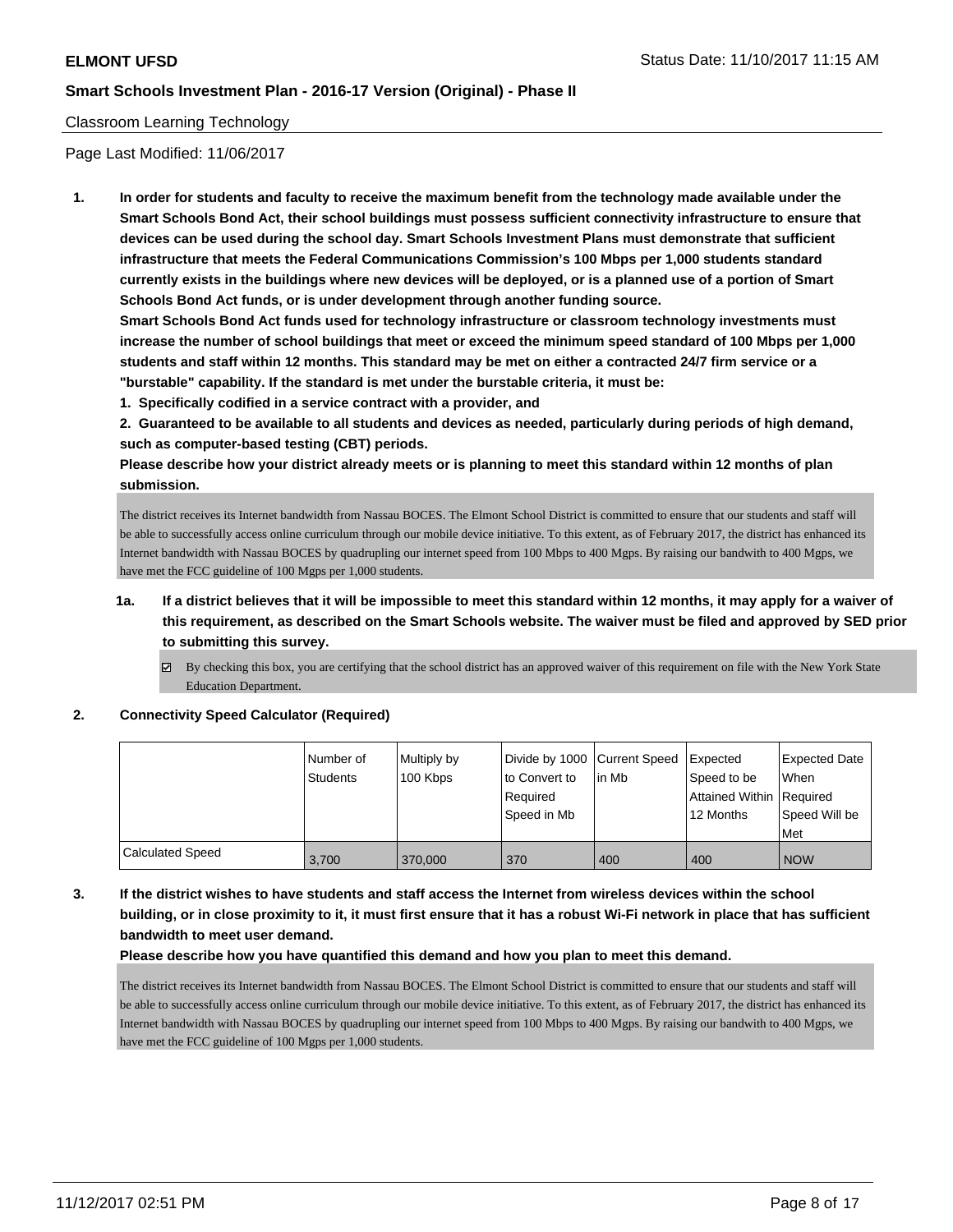#### Classroom Learning Technology

Page Last Modified: 11/06/2017

**4. All New York State public school districts are required to complete and submit an Instructional Technology Plan survey to the New York State Education Department in compliance with Section 753 of the Education Law and per Part 100.12 of the Commissioner's Regulations.**

**Districts that include educational technology purchases as part of their Smart Schools Investment Plan must have a submitted and approved Instructional Technology Plan survey on file with the New York State Education Department.**

- By checking this box, you are certifying that the school district has an approved Instructional Technology Plan survey on file with the New York State Education Department.
- **5. Describe the devices you intend to purchase and their compatibility with existing or planned platforms or systems. Specifically address the adequacy of each facility's electrical, HVAC and other infrastructure necessary to install and support the operation of the planned technology.**

The district intends to purchase an iPad as the preferred technology to be utilized in the classroom for all our 4th, 5th and 6th grade teachers and students.. The district has also partnered with a mobile device curriculum vendor in Espark, as well as Apple PD to integrate our curriculum platform in accordance to our students NWEA ELA and Math results. Additionally, the District intends to use SSBA funds to outfit each 4th, 5th and 6th grade classroom with a Wireless Access Point (WAP) to provide enough bandwidth for iPad use in the classroom. A brand-new Smart Board will be purchased and installed in each classroom, as well as purchasing and configuring 180 new Dell laptops for student use throughout the district.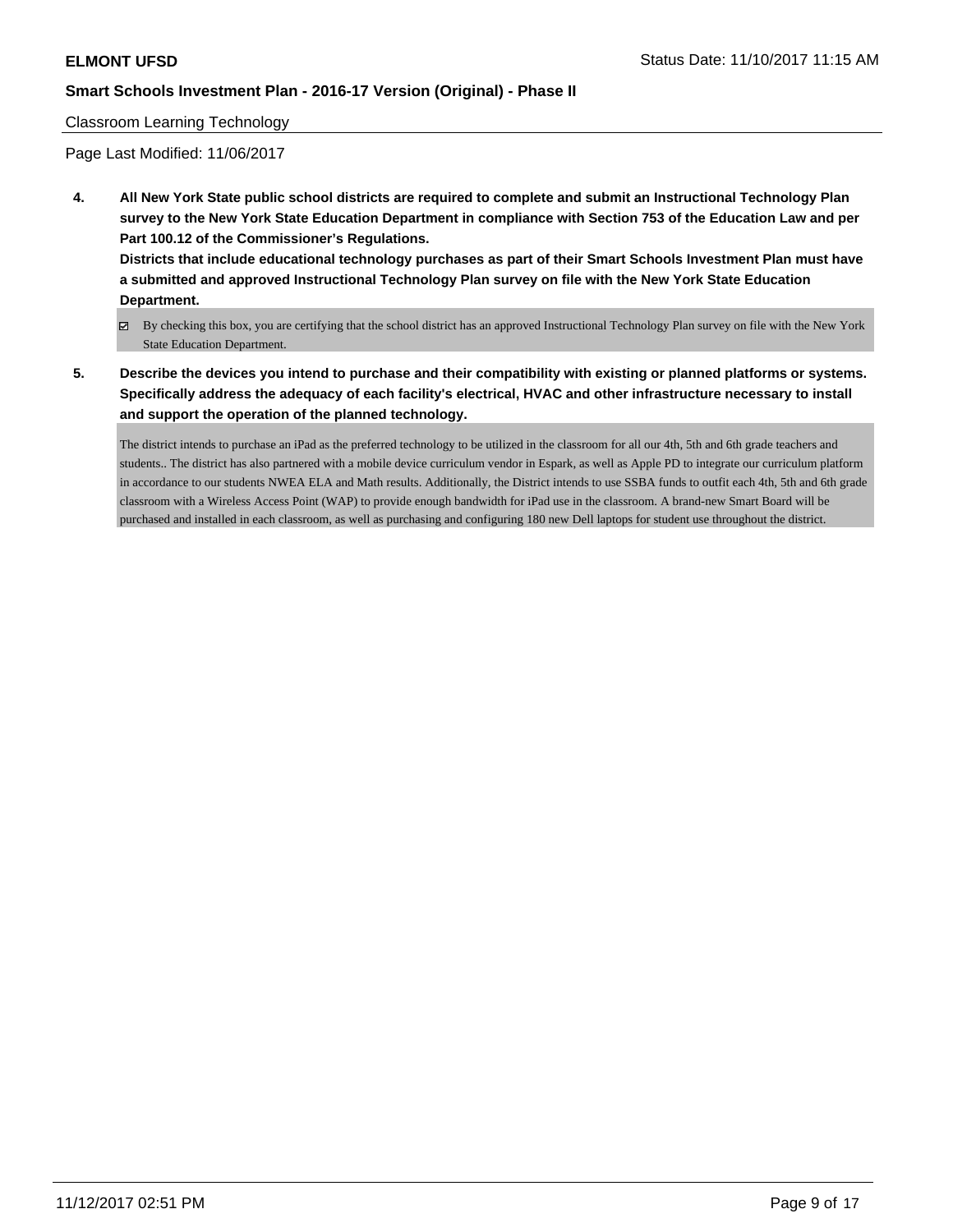#### Classroom Learning Technology

Page Last Modified: 11/06/2017

- **6. Describe how the proposed technology purchases will:**
	- **> enhance differentiated instruction;**
	- **> expand student learning inside and outside the classroom;**
	- **> benefit students with disabilities and English language learners; and**
	- **> contribute to the reduction of other learning gaps that have been identified within the district.**

**The expectation is that districts will place a priority on addressing the needs of students who struggle to succeed in a rigorous curriculum. Responses in this section should specifically address this concern and align with the district's Instructional Technology Plan (in particular Question 2 of E. Curriculum and Instruction: "Does the district's instructional technology plan address the needs of students with disabilities to ensure equitable access to instruction, materials and assessments?" and Question 3 of the same section: "Does the district's instructional technology plan address the provision of assistive technology specifically for students with disabilities to ensure access to and participation in the general curriculum?"**

- Enhance Differentiated Instruction Through the implementation of a mobile device-based curriculum, students will be able to work independently on a variety of customized apps downloaded and purchased to his/her unique learning profile. The individual learning plans will consist of apps that include videos, quizzes and learning activities aligned to the NYS Common Core Standards. These plans will reflect the student's needs based on assessment data attained on the ELA and Math results from NWEA.
- Expand student learning inside and outside the classroom The mobile device technology and curriculum will enable staff and students alike to not only work on their learning plans in the classroom, but also the capability of working from home. Additionally, with the district's investment in a robust wi-fi environment in each of our schools, students will be able to take their iPads beyond the classroom and virtually work from anywhere in the school.
- Benefits to students with disabilities and English Language Learners For our student population with disabilities, we have already begun to introduce iPad technology in our classrooms with ABA students and have observed increased engagement and academic achievement, as well as general excitement that a child expresses when learning on an iPad. It is important to understand each student and how differently they may learn. with iPads, teachers can create personalized lesson plans by assessing the needs of each student and assessing a vast amount of apps available for the iPad specifically tailored to special needs children. The Elmont School community is made up of varied backgrounds and international origins who represent over 100 countries and speak close to 70 languages. Due to this cultural diversity, the District has a significant portion of its student population with ELL needs. Throught he use of apps and other online resources, it can make the daunting task of learning English for a student fun, exciting and engaging. Students will be able to play gamesand complete exercises while learning the ins and outs of English. Teachers and students will be able to choose their students' level of difficulty in grammar and vocabulary quizzes, and even crossword puzzles. The district currently uses iPad technology and curriculum with a limited portion of our ELL students, and we are looking to enhance and broaden this educational experience to our ELL students in the intermediate grades as proposed in the Phase II of our SSBA.
- Contribute to the reduction of learning gaps that have been identified by the District The gaps identified in the district's technology plan include 1) access points, 2) limited devices and 3) connectivity. Through the investment of SSBA funds, the district will look to cover these gaps by investing in our mobile devices to provide to each staff and student member in grades 4, 5 and 6. The district will outfit each classroom in these grade levels with Wireless Access Point (WAP) to ensure fast connectivity and efficiency in each classroom.

# **7. Where appropriate, describe how the proposed technology purchases will enhance ongoing communication with parents and other stakeholders and help the district facilitate technology-based regional partnerships, including distance learning and other efforts.**

The district believes in the strong engagement and communication between parents and community members alike. To this end, the district will be implementing a parent mobile app during the 2017-2018 school year called "*ParentLink*." This app will be available as a free download for anyone in the Google or Apple stores. This mobile device app will be connected directly to the district's website and will feed parents with important, real-time information such as; news and events, calendar notifications, school contacts and directories and reach out to parents in case of a health and safety emergency. The district realizes that in this day and age of technology, parents and community members a like, prefer to receive their news and information on their mobile device tablet or cell phone. The *ParentLink* app would also be available to our educational partners at Nassau BOCES and surrounding component districts as well.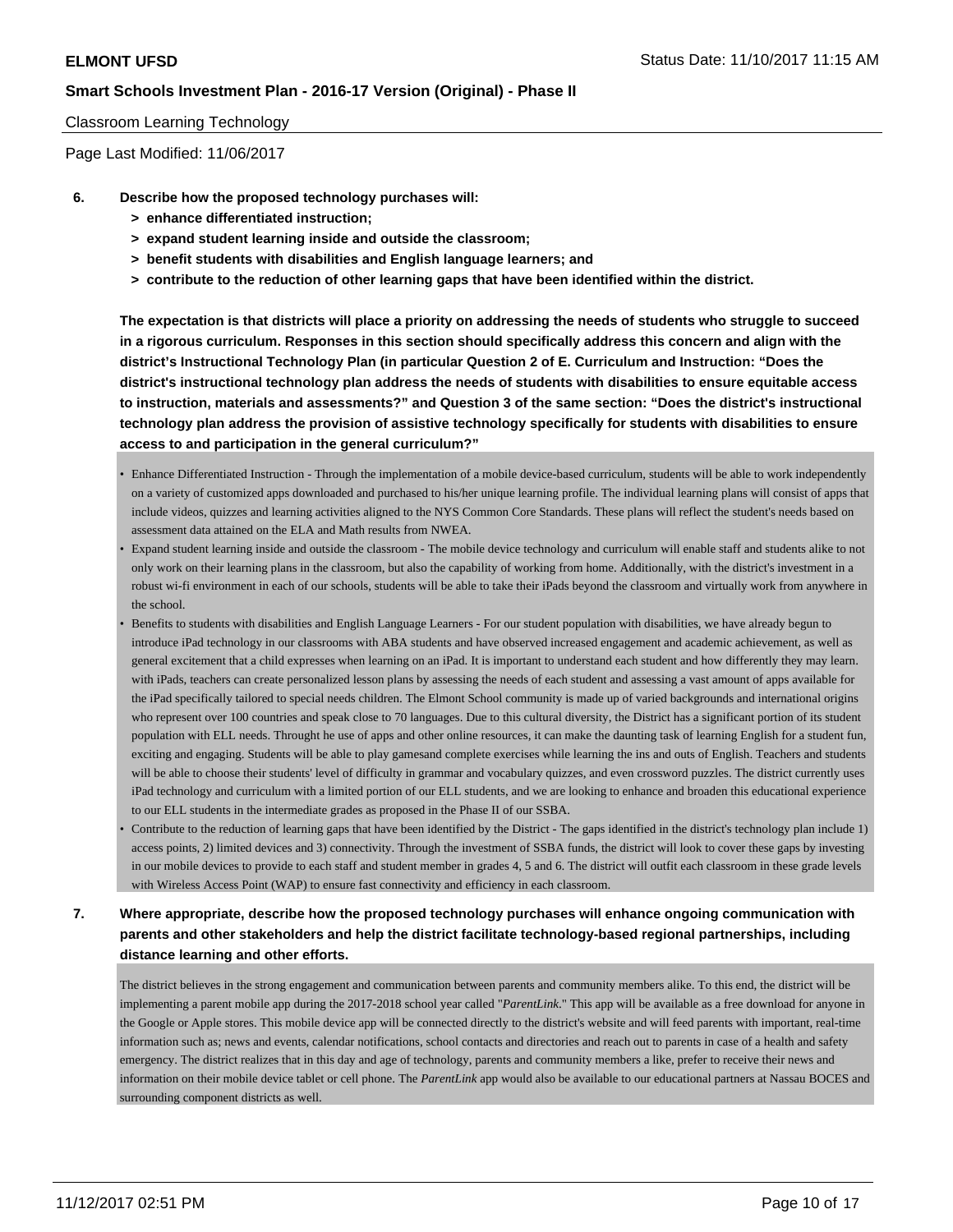#### Classroom Learning Technology

Page Last Modified: 11/06/2017

**8. Describe the district's plan to provide professional development to ensure that administrators, teachers and staff can employ the technology purchased to enhance instruction successfully.**

**Note: This response should be aligned and expanded upon in accordance with your district's response to Question 1 of F. Professional Development of your Instructional Technology Plan: "Please provide a summary of professional development offered to teachers and staff, for the time period covered by this plan, to support technology to enhance teaching and learning. Please include topics, audience and method of delivery within your summary."**

The teachers and administrators of the Elmont School District are committed to improving the quality of teaching and meeting the needs of all the students in the District. The professional staff recognizes that varied, ongoing and sustained staff development is critical in meeting the needs and demands of a mobile device roll-out that encompasses three grade levels. The district strongly believes that a high-quality, interactive professional development plays an integral role in both the short term and the long term success of any mobile device deployment.

The district has contracted for the following professional development services for the 2017-2018 school year in association with its "Phase I" of the SSBA plan and we plan to follow the same PD model for the "Phase II" submission of the SSBA application.

1) We have contracted for professional development days with Nassau BOCES and the Model Schools Program that will offer our staff training in a wide variety of areas including 'iPad training," 'mobile device curriculum". The Model Schools approach offers district staff both the group-type session training on a particular topic or interest and also includes the one-to-one interactive approach where a teacher can get personalized time with a qualified BOCES trainer in his/her classroom.

2) The district has also partnered up with the PD team from Espark for the 2017-2018 school year to guide our 3rd grade teachers with the roll-out and implementation of the Espark app to be used in the classroom by teachers and students. The PD we have contracted for includes group training on both Superintendent Conference Days, on Sept. 6th and Nov. 7th, where all teachers will have a group session with Espark professionals. We will also have one-to-one personalized training in between Superintendent Conference Days by Espark trainers similar to that of the personalized Model Schools approach.

3) Another contracted PD service we will be subscribing to is partnering up with Apple Education. Apple Professional Learning Specialists will work with teachers on both conference days as well and will provide PD opportunities to meet the district's objectives and deliver them through coaching and mentoring. These specialists will assist district teachers in how to infuse Apple technology into the classroom and implement into the curriculum so as to make the devices "transparent" and the learning meaningful and engaging.

4) Finally, the district has also contracted PD sessions from our SMART Board provider, *Teq*. As the district will look to replace each current SMART Board with a new "Flat Panel" model, we understand that it's essential that the teacher feel comfortable with this updated model and be trained on all new enhancements and features these new models may offer. Teq trainers will come in guide teaching staff through these new features and tools associated with the new boards.

As stated before, the Elmont School District will follow the above-detailed PD model and approach that we are implementing for our 3rd grade rollout, and will follow the same model for intermediate grades implementation as well.

- **9. Districts must contact the SUNY/CUNY teacher preparation program that supplies the largest number of the district's new teachers to request advice on innovative uses and best practices at the intersection of pedagogy and educational technology.**
	- $\boxtimes$  By checking this box, you certify that you have contacted the SUNY/CUNY teacher preparation program that supplies the largest number of your new teachers to request advice on these issues.

#### **9a. Please enter the name of the SUNY or CUNY Institution that you contacted.**

SUNY Old Westbury

**9b. Enter the primary Institution phone number.**

516-876-2745

**9c. Enter the name of the contact person with whom you consulted and/or will be collaborating with on innovative uses of technology and best practices.**

Raul Zevallos - Coordinator of Technology - School of Education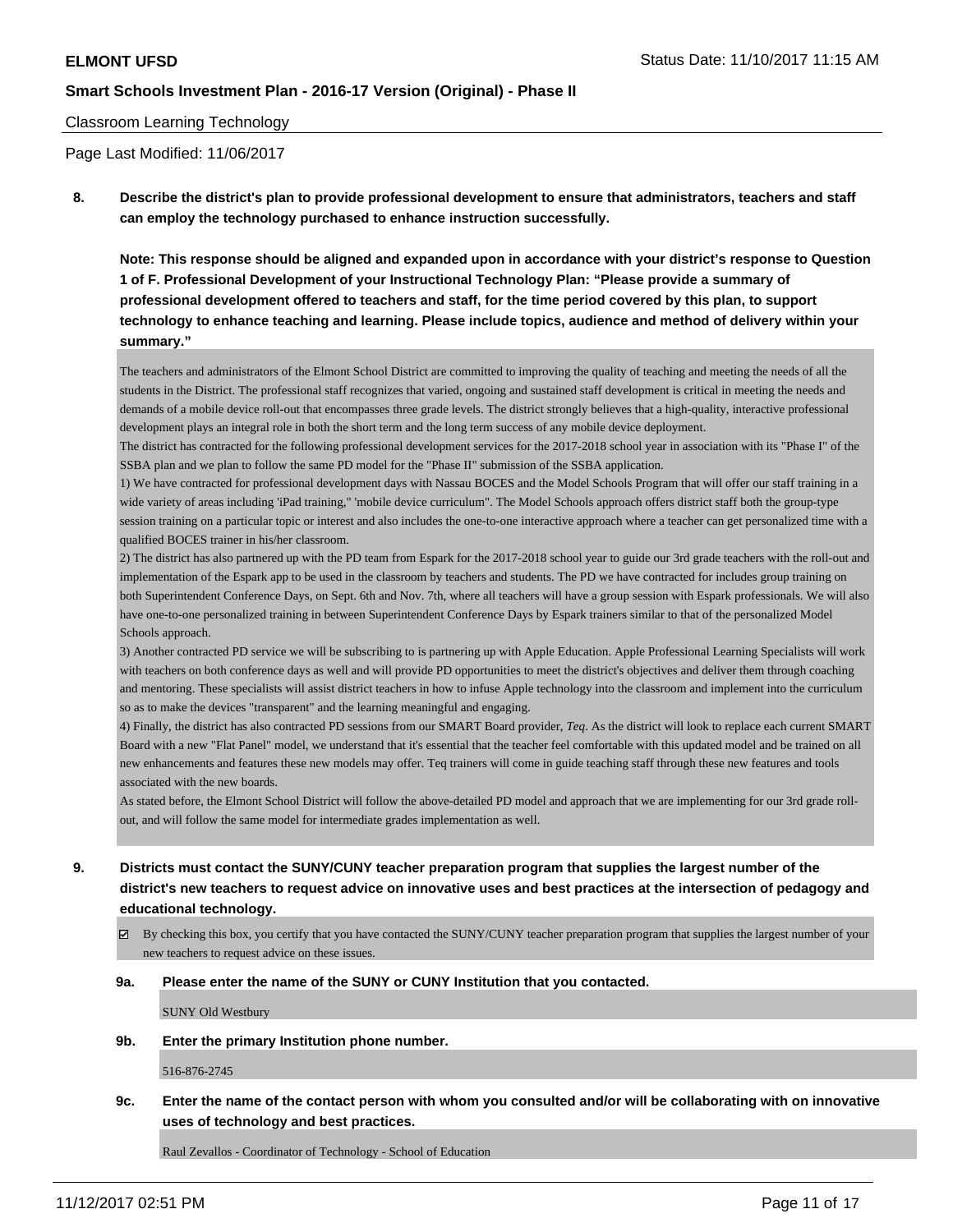#### Classroom Learning Technology

Page Last Modified: 11/06/2017

**10. A district whose Smart Schools Investment Plan proposes the purchase of technology devices and other hardware must account for nonpublic schools in the district.**

**Are there nonpublic schools within your school district?**

Yes

 $\hfill \square$  No

**10a. Describe your plan to loan purchased hardware to nonpublic schools within your district. The plan should use your district's nonpublic per-student loan amount calculated below, within the framework of the guidance. Please enter the date by which nonpublic schools must request classroom technology items. Also, specify in your response the devices that the nonpublic schools have requested, as well as in the in the Budget and the Expenditure Table at the end of the page.**

Currently, the Elmont School District has one accredited private school in the district. This non-public school has approximately 71 students as its total student enrollment. The District will continue to provide our non-public students with the appropriate technology as outlined by the SSBA. The District has met with the Director of this Hamza Academy the Non-Public will request use of the devices by June 1st, annually. The district has one prior approved plan with the nonpublic schools budgeted for \$92 per pupil. The district will hit the maximum of \$250 in this SSIP.

**10b. A final Smart Schools Investment Plan cannot be approved until school authorities have adopted regulations specifying the date by which requests from nonpublic schools for the purchase and loan of Smart Schools Bond Act classroom technology must be received by the district.**

 $\boxtimes$  By checking this box, you certify that you have such a plan and associated regulations in place that have been made public.

#### **11. Nonpublic Classroom Technology Loan Calculator**

**The Smart Schools Bond Act provides that any Classroom Learning Technology purchases made using Smart Schools funds shall be lent, upon request, to nonpublic schools in the district. However, no school district shall be required to loan technology in amounts greater than the total obtained and spent on technology pursuant to the Smart Schools Bond Act and the value of such loan may not exceed the total of \$250 multiplied by the nonpublic school enrollment in the base year at the time of enactment.**

**See:**

**http://www.p12.nysed.gov/mgtserv/smart\_schools/docs/Smart\_Schools\_Bond\_Act\_Guidance\_04.27.15\_Final.pdf.**

|                                       | 1. Classroom<br>Technology<br>Sub-allocation | l 2. Public<br>l Enrollment<br>$(2014-15)$ | 13. Nonpublic<br>Enrollment<br>$(2014-15)$ | 4. Sum of<br>Public and<br>l Nonpublic<br>Enrollment | 15. Total Per<br>Pupil Sub-<br>allocation | l 6. Total<br>Nonpublic Loan<br>Amount |
|---------------------------------------|----------------------------------------------|--------------------------------------------|--------------------------------------------|------------------------------------------------------|-------------------------------------------|----------------------------------------|
| Calculated Nonpublic Loan<br>  Amount | 1,492,318                                    | 3.606                                      | 71                                         | 3.677                                                | 158                                       | 11.218                                 |

**12. To ensure the sustainability of technology purchases made with Smart Schools funds, districts must demonstrate a long-term plan to maintain and replace technology purchases supported by Smart Schools Bond Act funds. This sustainability plan shall demonstrate a district's capacity to support recurring costs of use that are ineligible for Smart Schools Bond Act funding such as device maintenance, technical support, Internet and wireless fees, maintenance of hotspots, staff professional development, building maintenance and the replacement of incidental items. Further, such a sustainability plan shall include a long-term plan for the replacement of purchased devices and equipment at the end of their useful life with other funding sources.**

By checking this box, you certify that the district has a sustainability plan as described above.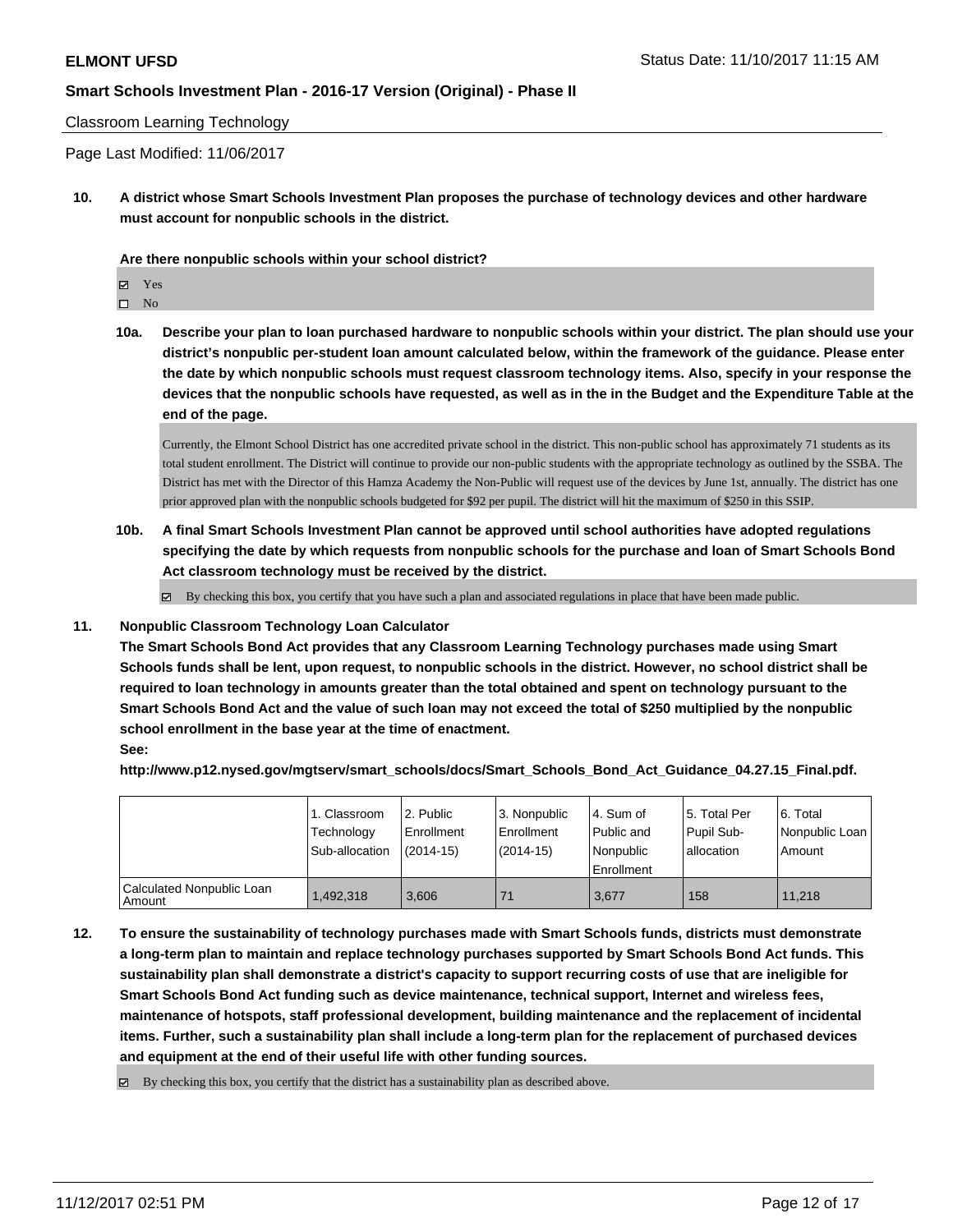#### Classroom Learning Technology

Page Last Modified: 11/06/2017

**13. Districts must ensure that devices purchased with Smart Schools Bond funds will be distributed, prepared for use, maintained and supported appropriately. Districts must maintain detailed device inventories in accordance with generally accepted accounting principles.**

By checking this box, you certify that the district has a distribution and inventory management plan and system in place.

**14. If you are submitting an allocation for Classroom Learning Technology complete this table. Note that the calculated Total at the bottom of the table must equal the Total allocation for this category that you entered in the SSIP Overview overall budget.**

|                         | Sub-Allocation |
|-------------------------|----------------|
| Interactive Whiteboards | 395,700        |
| Computer Servers        | (No Response)  |
| Desktop Computers       | (No Response)  |
| Laptop Computers        | 106,200        |
| <b>Tablet Computers</b> | 709,200        |
| <b>Other Costs</b>      | 281,218        |
| Totals:                 | 1,492,318      |

**15. Please detail the type, quantity, per unit cost and total cost of the eligible items under each sub-category. This is especially important for any expenditures listed under the "Other" category. All expenditures must be capital-bond eligible to be reimbursed through the SSBA. If you have any questions, please contact us directly through smartschools@nysed.gov.**

**Please specify in the "Item to be Purchased" field which specific expenditures and items are planned to meet the district's nonpublic loan requirement, if applicable.**

**NOTE: Wireless Access Points that will be loaned/purchased for nonpublic schools should ONLY be included in this category, not under School Connectivity, where public school districts would list them. Add rows under each sub-category for additional items, as needed.**

| Select the allowable expenditure<br>type.<br>Repeat to add another item under<br>each type. | Item to be Purchased                              | Quantity | Cost per Item | <b>Total Cost</b> |
|---------------------------------------------------------------------------------------------|---------------------------------------------------|----------|---------------|-------------------|
| Interactive Whiteboards                                                                     | <b>SMART Board 6075 Interactive Flat</b><br>Panel | 75       | 5,276         | 395,700           |
| <b>Tablet Computers</b>                                                                     | 128 GB iPad (10 Pack)                             | 180      | 3,940         | 709,200           |
| <b>Other Costs</b>                                                                          | Logitech Rugged Combo with<br>Keyboard            | 1,800    | 100           | 180,000           |
| <b>Laptop Computers</b>                                                                     | Dell Lattitude 5480 Laptop                        | 180      | 590           | 106,200           |
| <b>Other Costs</b>                                                                          | <b>iPad Charging Stations</b>                     | 75       | 1,200         | 90,000            |
| <b>Other Costs</b>                                                                          | Unidentified Nonpublic Expenditures               | 71       | 158           | 11,218            |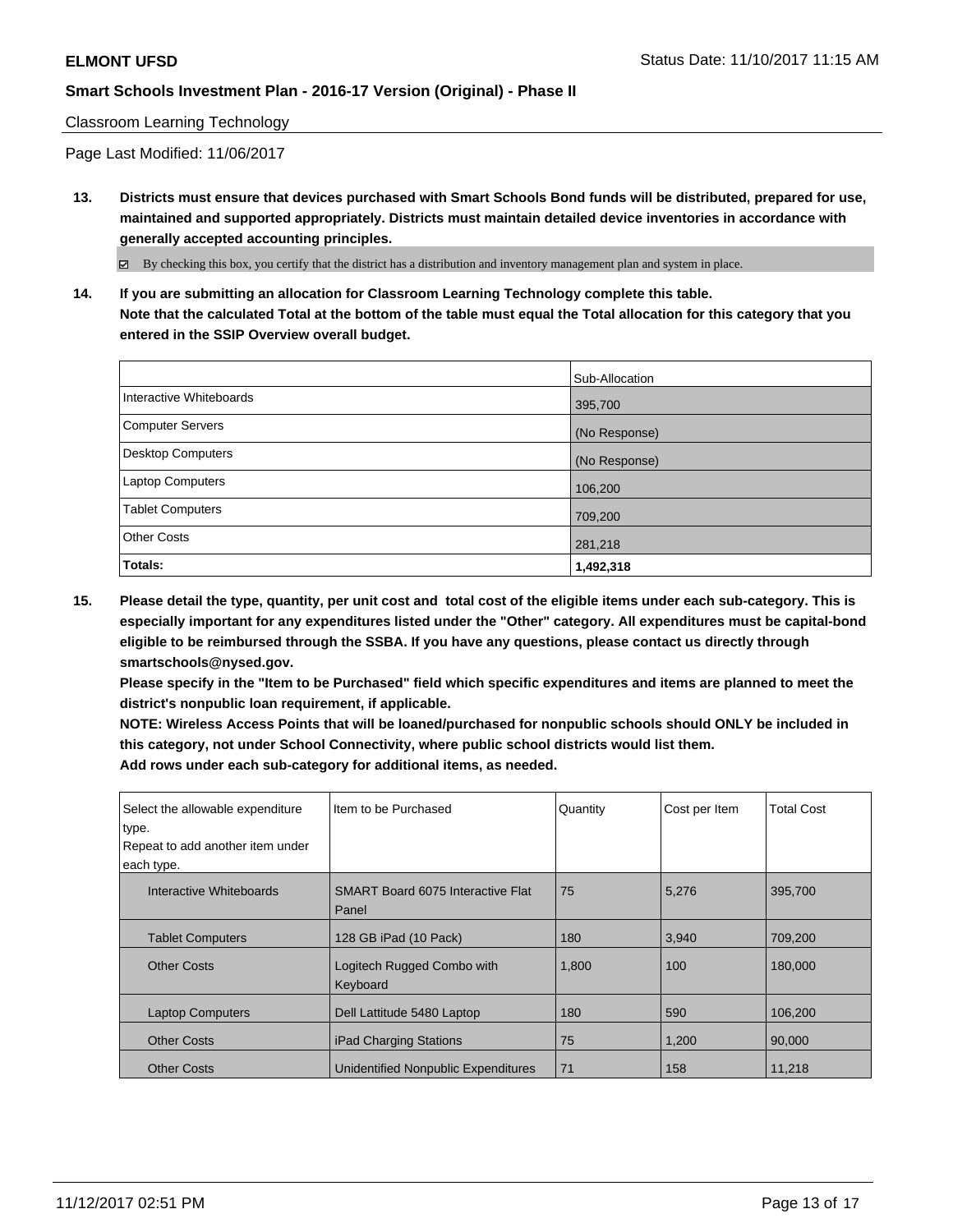#### Pre-Kindergarten Classrooms

Page Last Modified: 07/18/2017

**1. Provide information regarding how and where the district is currently serving pre-kindergarten students and justify the need for additional space with enrollment projections over 3 years.**

 $\rm N/A$ 

- **2. Describe the district's plan to construct, enhance or modernize education facilities to accommodate prekindergarten programs. Such plans must include:**
	- **Specific descriptions of what the district intends to do to each space;**
	- **An affirmation that pre-kindergarten classrooms will contain a minimum of 900 square feet per classroom;**
	- **The number of classrooms involved;**
	- **The approximate construction costs per classroom; and**

**- Confirmation that the space is district-owned or has a long-term lease that exceeds the probable useful life of the improvements.**

N/A

**3. Smart Schools Bond Act funds may only be used for capital construction costs. Describe the type and amount of additional funds that will be required to support ineligible ongoing costs (e.g. instruction, supplies) associated with any additional pre-kindergarten classrooms that the district plans to add.**

 $N/A$ 

**4. All plans and specifications for the erection, repair, enlargement or remodeling of school buildings in any public school district in the State must be reviewed and approved by the Commissioner. Districts that plan capital projects using their Smart Schools Bond Act funds will undergo a Preliminary Review Process by the Office of Facilities Planning.**

**Please indicate on a separate row each project number given to you by the Office of Facilities Planning.**

| Project Number |  |
|----------------|--|
| (No Response)  |  |

**5. If you have made an allocation for Pre-Kindergarten Classrooms, complete this table.**

**Note that the calculated Total at the bottom of the table must equal the Total allocation for this category that you entered in the SSIP Overview overall budget.**

|                                          | Sub-Allocation |
|------------------------------------------|----------------|
| Construct Pre-K Classrooms               | (No Response)  |
| Enhance/Modernize Educational Facilities | (No Response)  |
| <b>Other Costs</b>                       | (No Response)  |
| Totals:                                  | 0              |

**6. Please detail the type, quantity, per unit cost and total cost of the eligible items under each sub-category. This is especially important for any expenditures listed under the "Other" category. All expenditures must be capital-bond eligible to be reimbursed through the SSBA. If you have any questions, please contact us directly through smartschools@nysed.gov.**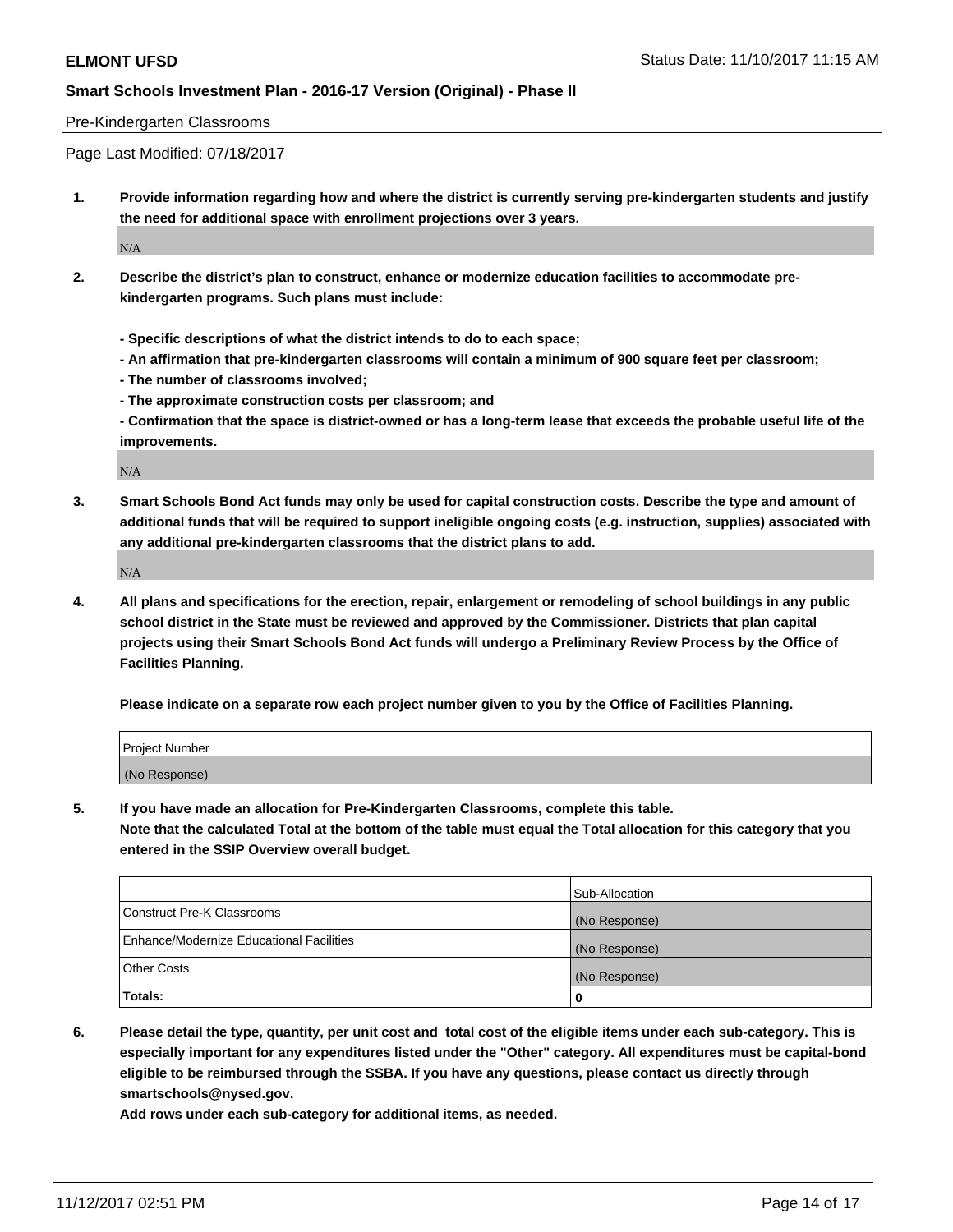# Pre-Kindergarten Classrooms

Page Last Modified: 07/18/2017

| Select the allowable expenditure | Item to be purchased | Quantity      | Cost per Item | <b>Total Cost</b> |
|----------------------------------|----------------------|---------------|---------------|-------------------|
| type.                            |                      |               |               |                   |
| Repeat to add another item under |                      |               |               |                   |
| each type.                       |                      |               |               |                   |
| (No Response)                    | (No Response)        | (No Response) | (No Response) | (No Response)     |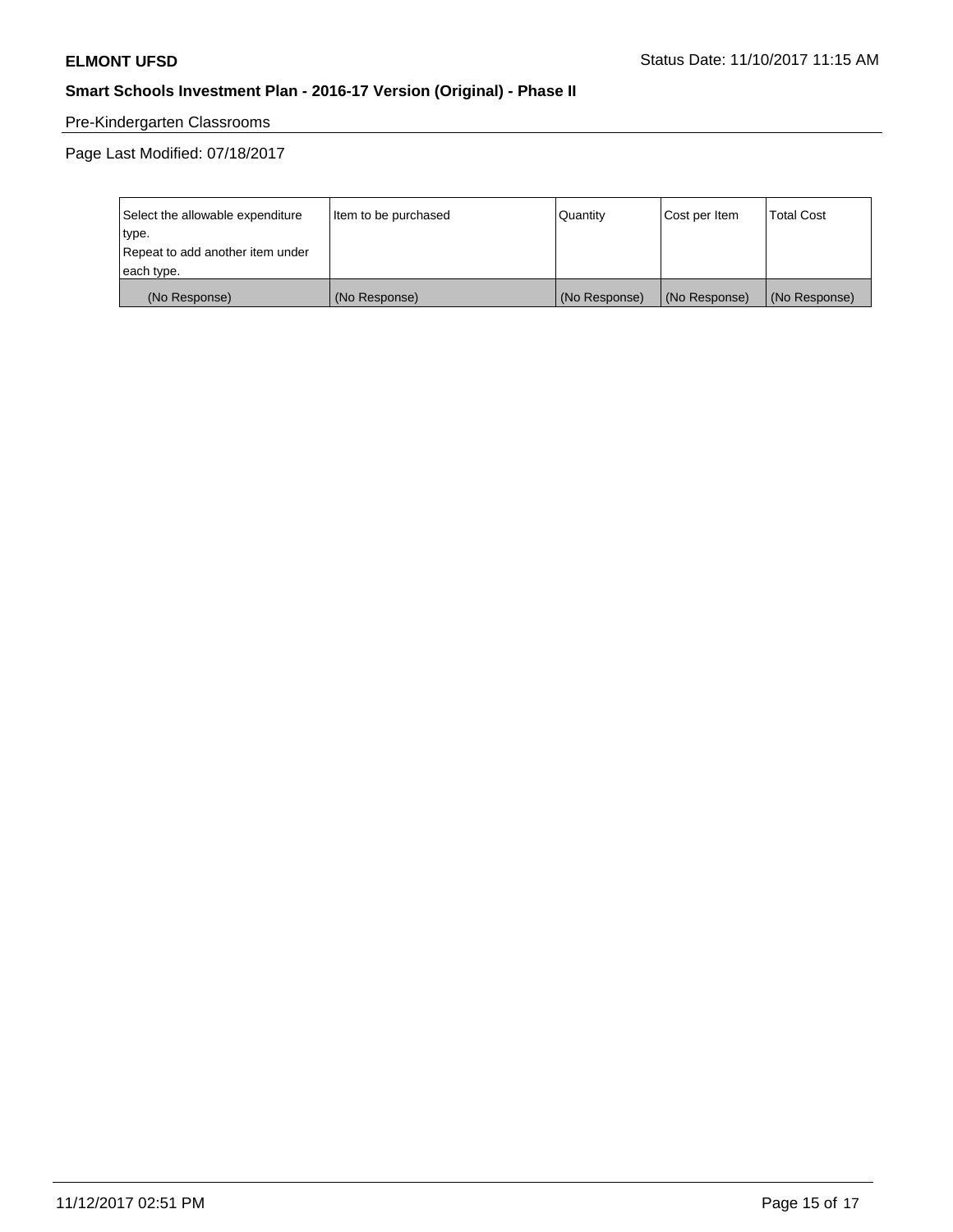Replace Transportable Classrooms

Page Last Modified: 07/18/2017

**1. Describe the district's plan to construct, enhance or modernize education facilities to provide high-quality instructional space by replacing transportable classrooms.**

 $\rm N/A$ 

**2. All plans and specifications for the erection, repair, enlargement or remodeling of school buildings in any public school district in the State must be reviewed and approved by the Commissioner. Districts that plan capital projects using their Smart Schools Bond Act funds will undergo a Preliminary Review Process by the Office of Facilities Planning.**

**Please indicate on a separate row each project number given to you by the Office of Facilities Planning.**

| <b>Project Number</b> |  |
|-----------------------|--|
| (No Response)         |  |

**3. For large projects that seek to blend Smart Schools Bond Act dollars with other funds, please note that Smart Schools Bond Act funds can be allocated on a pro rata basis depending on the number of new classrooms built that directly replace transportable classroom units.**

**If a district seeks to blend Smart Schools Bond Act dollars with other funds describe below what other funds are being used and what portion of the money will be Smart Schools Bond Act funds.**

N/A

**4. If you have made an allocation for Replace Transportable Classrooms, complete this table. Note that the calculated Total at the bottom of the table must equal the Total allocation for this category that you entered in the SSIP Overview overall budget.**

|                                                | Sub-Allocation |
|------------------------------------------------|----------------|
| Construct New Instructional Space              | (No Response)  |
| Enhance/Modernize Existing Instructional Space | (No Response)  |
| <b>Other Costs</b>                             | (No Response)  |
| Totals:                                        | 0              |

**5. Please detail the type, quantity, per unit cost and total cost of the eligible items under each sub-category. This is especially important for any expenditures listed under the "Other" category. All expenditures must be capital-bond eligible to be reimbursed through the SSBA. If you have any questions, please contact us directly through smartschools@nysed.gov.**

| Select the allowable expenditure | Item to be purchased | Quantity      | Cost per Item | <b>Total Cost</b> |
|----------------------------------|----------------------|---------------|---------------|-------------------|
| type.                            |                      |               |               |                   |
| Repeat to add another item under |                      |               |               |                   |
| each type.                       |                      |               |               |                   |
| (No Response)                    | (No Response)        | (No Response) | (No Response) | (No Response)     |